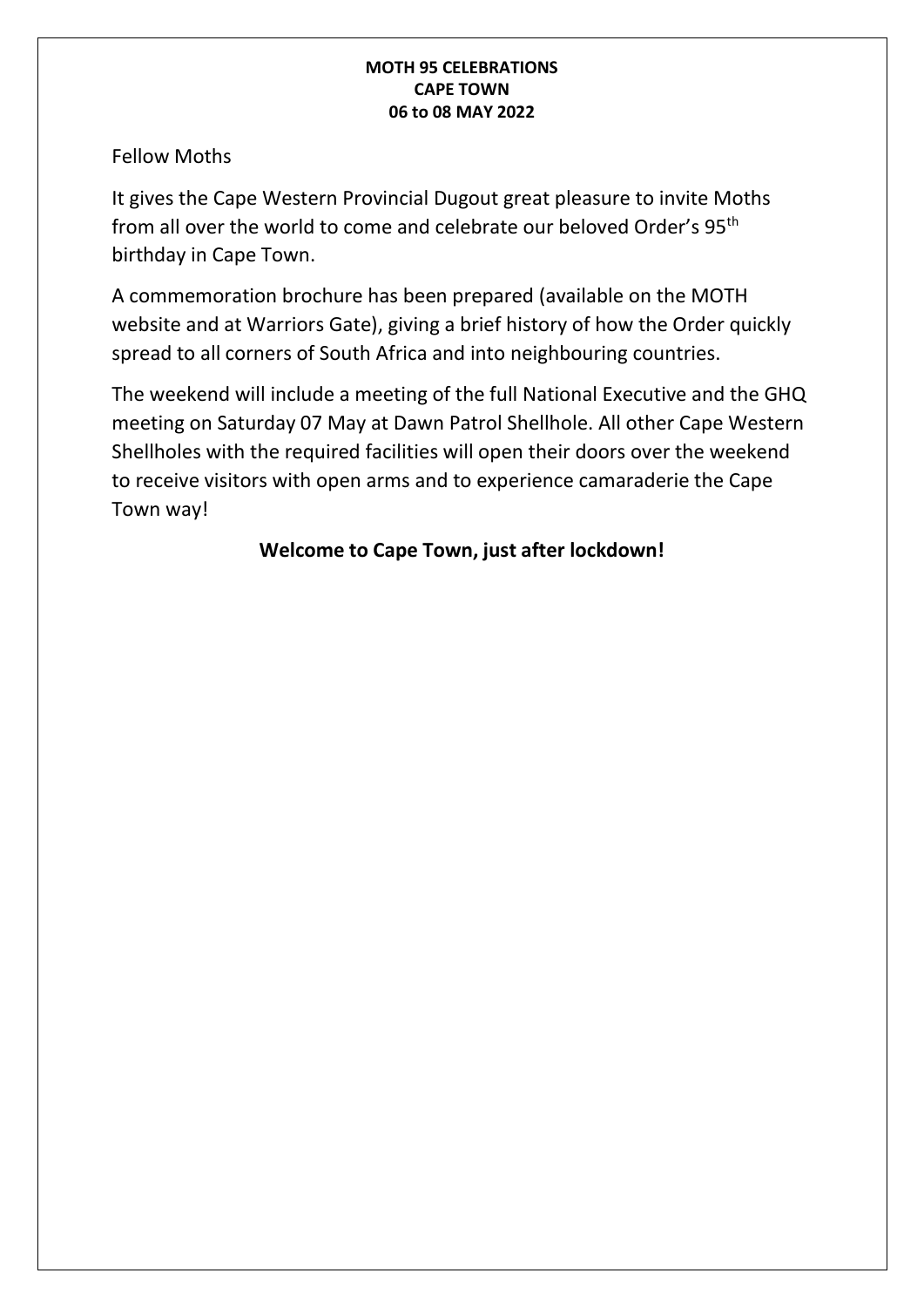# **MOTH SOCIAL EVENING AND BACK-OF-THE LINE CONCERT AT RED BARN / TAVERN OF THE SEAS SHELLHOLE FRIDAY 06 MAY 2022**

Fellow Moths,

The Cape Western Provincial Dugout request the pleasure of your company at the aforesaid:

| <b>TIME:</b>            | <b>18H00</b>                                            |
|-------------------------|---------------------------------------------------------|
| <b>ENTRANCE FEE:</b>    | R100.00                                                 |
| <b>DRESS:</b>           | <b>SMART CASUAL</b>                                     |
| <b>WELCOME ADDRESS:</b> | <b>OLD BILL OF THE ORDER</b><br>(Moth Johan du Plessis) |
|                         | 19H00                                                   |

Come and enjoy an evening of camaraderie and laughter in the shadow of Table Mountain! Cape Malay Curry & Rice, complementary drink and live entertainment on offer. Cash bar will be open.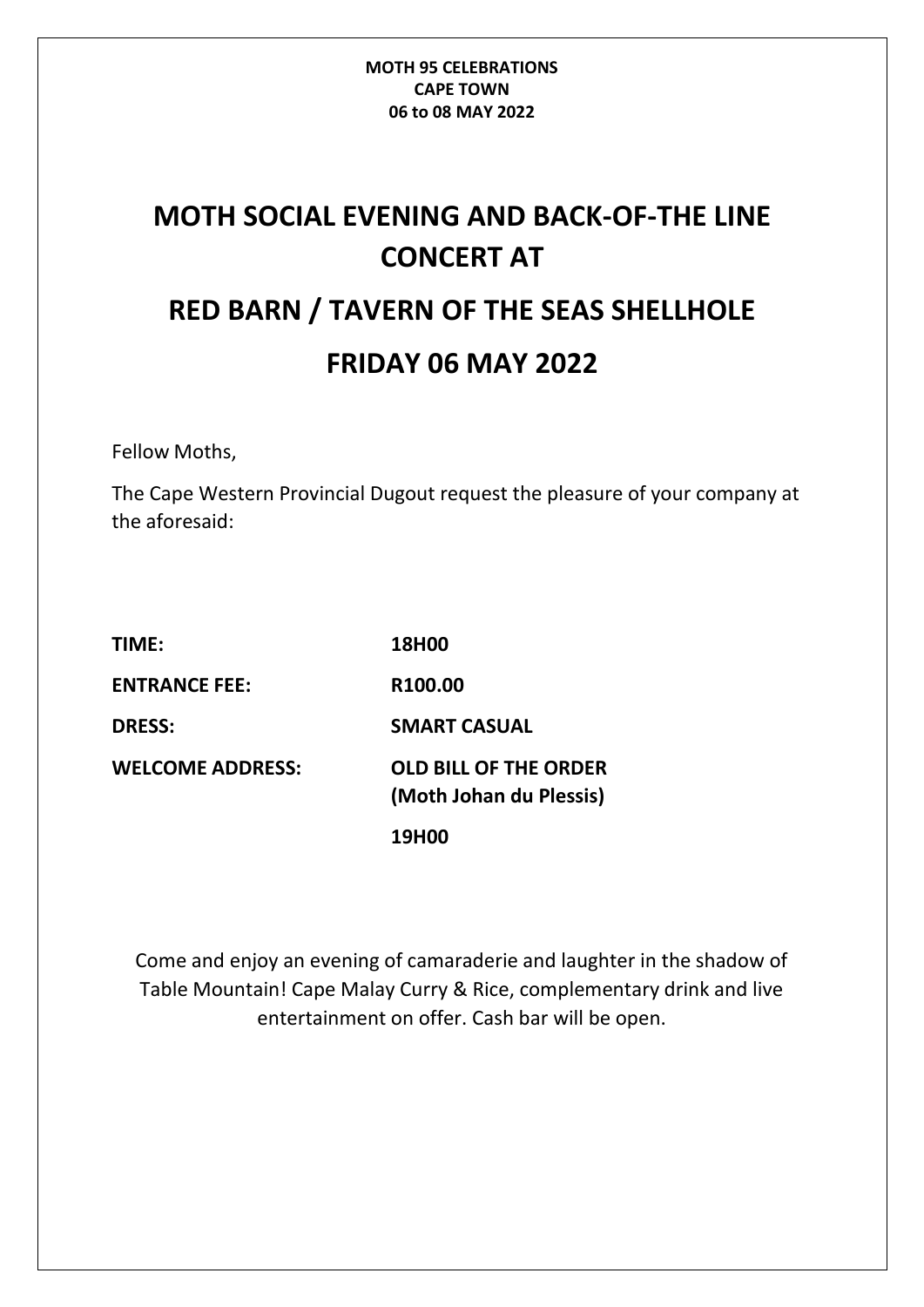## **MOTH BIRTHDAY DINNER AT THE KELVIN GROVE CLUB SATURDAY 07 MAY**

Fellow Moths,

The Cape Western Provincial Dugout request the pleasure of your company at the aforesaid:

| TIME:                   | 18H30                    |
|-------------------------|--------------------------|
| <b>TICKETS:</b>         | R200.00                  |
| <b>DRESS:</b>           | <b>FORMAL</b>            |
| <b>KEYNOTE ADDRESS:</b> | <b>NATIONAL CHAIRMAN</b> |
|                         | (Moth Andy Boden)        |
|                         | 19H15                    |

As an exclusive sport- and social club, Kelvin Grove offers the ideal setting to celebrate our beloved Order's 95th birthday! Three course meal will be served with complimentary bottle of wine supplied for the tables. Bar facilities will be available **please note that payment is by debit or credit card only**. Bring your Shellhole Banner along to put on display.